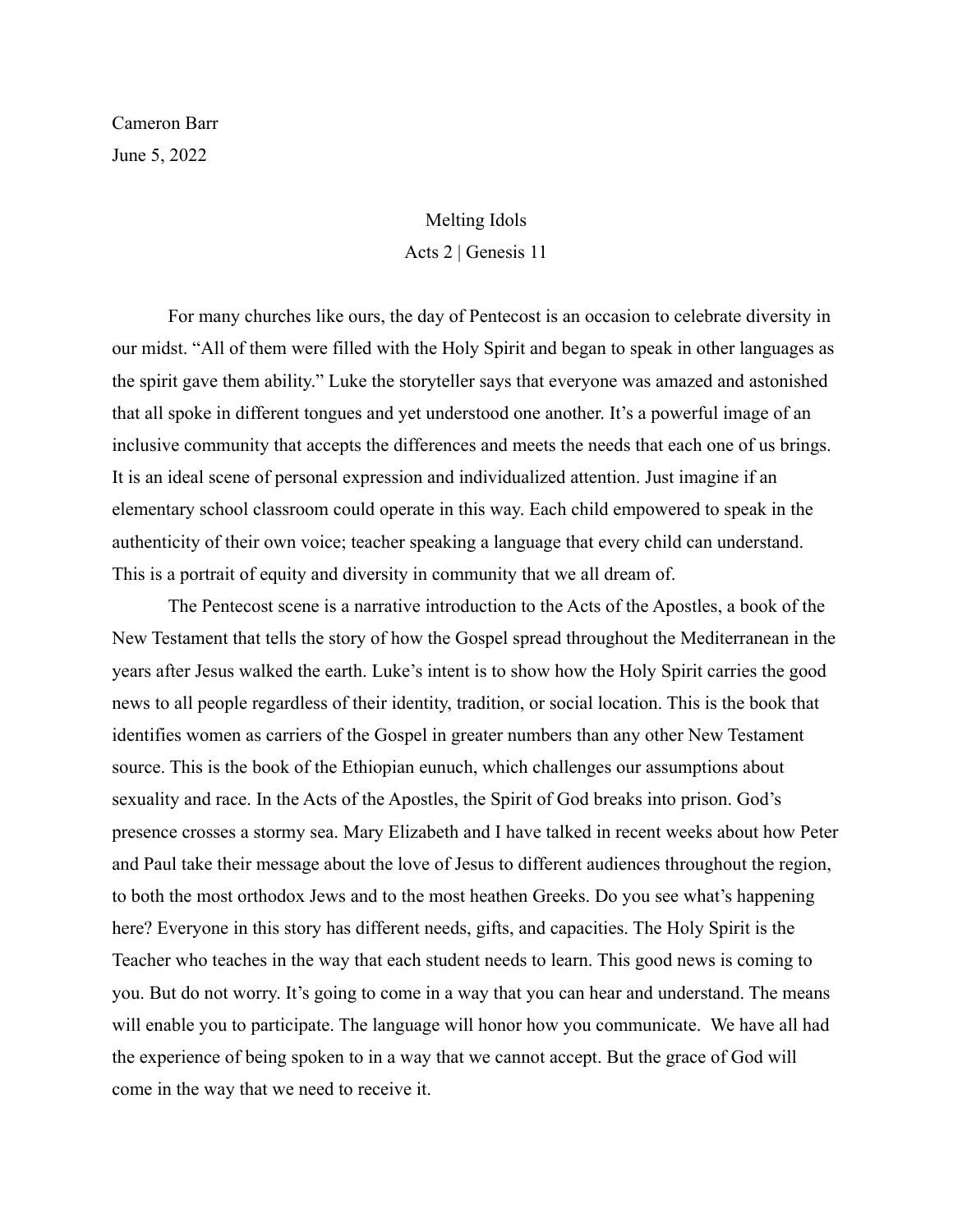All of this is in contrast to the earlier story of Babel, the text in the book of Genesis that inspires the Pentecost. The myth teaches that way back in the beginning of time, before the whole earth had been populated, there was one big extended family that all spoke the same language. They had so much success working together that they agreed to build a city around a great tall tower, a tower that would reach into the heavens. The story suggests that they are doing these things for all the wrong reasons. "Come, let us build ourselves a city; and a tower with its top in the heavens that we may make a name for ourselves." Notice the repetition. This is Chapter 11 of the Book of Genesis. God has literally just finished creating the heavens and the earth. Hardly a generation ago, God had shaped the first humans from the soil of the earth. And now these people who have nothing they have not received directly from the hand of God are going to build a city and a tower? Where is their gratitude? If they were to proceed with this tower, they would come to worship their own abilities and achievements more than God who has provided all that they have. God's disruption of their plan by garbling their speech so that they cannot understand each other to execute their plans shows God's power over the idols that we make.

An idol can be any object of worship that disorders our worship of the true God. In America today there is no more popular and pervasive idol than our guns. I'm not really a gun person, so I have a hard time understanding why we are so impervious to policy changes that would stop preventable gun violence. But I have a few hunches. One thing I know from experience is that there is a physical experience to shooting guns. I once visited a shooting range in Florida, where we were taught how to use common handguns and assault rifles. I can still remember the adrenaline rush of firing such powerful weapons. Even in a highly structured and carefully supervised environment, I experienced a strong physical and emotional reaction to handling these weapons. It was thrilling. It was fun. There aren't many things in my life that have made me feel the way I felt when shooting really powerful guns. That feeling is part of what makes me so suspicious of guns, and I can see why some may feel protective of that experience, and that sensation.

Of course another element at play are the myths we tell ourselves about what creates safety and security. When we hear it said that guns are necessary for self-defense, or that the answer to protecting our schools and hospitals is to arm our teachers and other personnel, or that the only way to stop a bad guy with a gun is with a good guy with a gun - then we are recreating